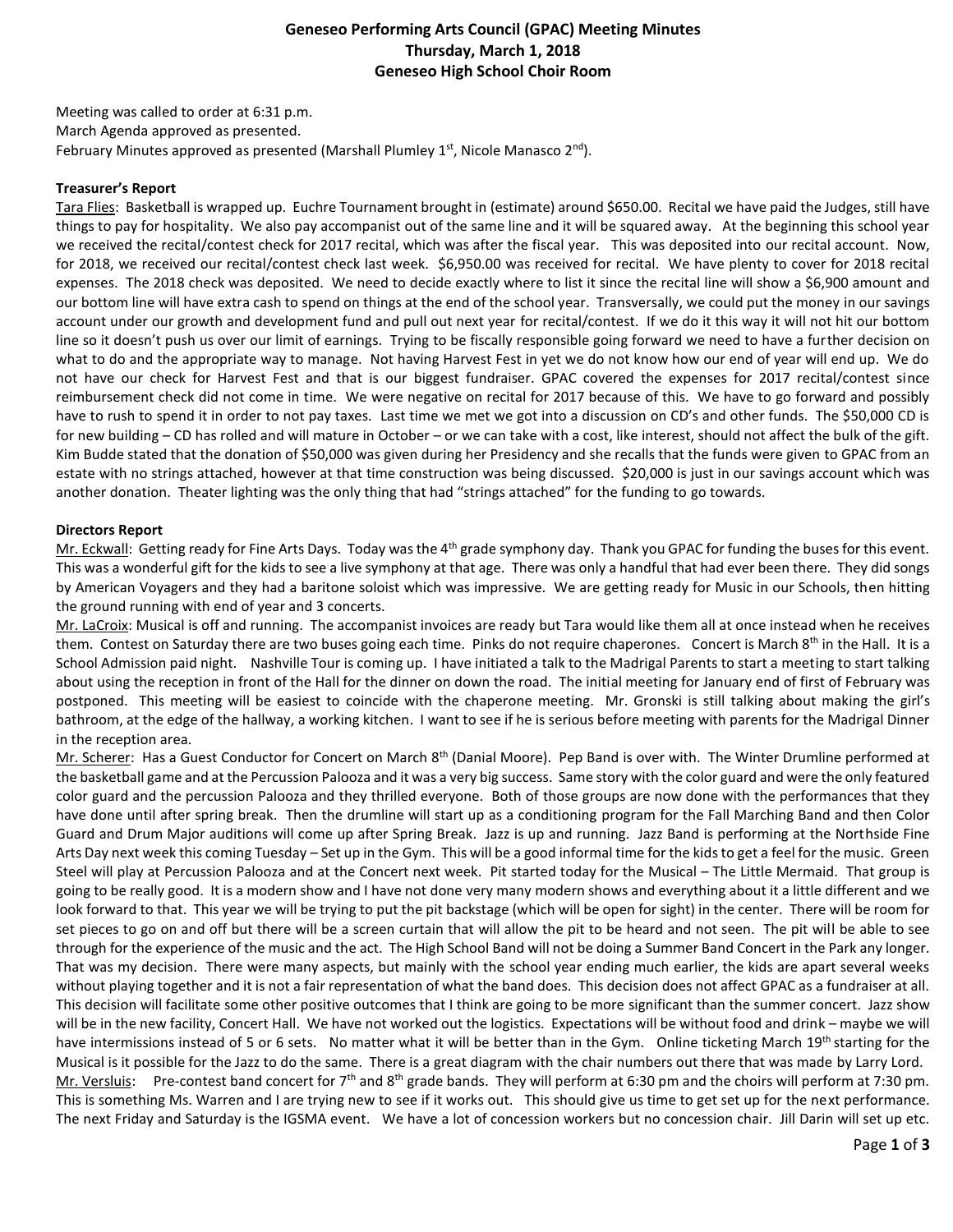we just need someone to take charge to order pizzas etc. as the day goes along. Saturday only 3 schools (Wilson, John Deere and Geneseo) extremely light. We will have 14 choirs and 12 instrumental groups Friday night. Friday night is bigger. Last group performs at 9:00 pm. As the years come along it is hard to get volunteers. Seems everyone is working now to stay above were they need to be. IF you don't host then you have the expenditures of traveling etc. but if you host it is a convenience and privilege. Our kids can come and go. Door Monitors are needed. I will send out another email to get more volunteers. Suzie Heaton has agreed to come back and help with the headquarters – experienced individuals. Rooms are reserved for Judge Hospitality.

Ms. Warren: Please keep Ms. Warren's father in your thoughts and prayers as he recovers from heart attack/car accident.

## **OLD BUSINESS**

Basketball Concessions (K Jorgensen). Basketball concession is done and inventory has been sent to Jill Darin. The only thing I would do a little differently next year would be price differences – prices going up. We kept track of the money we made at each concession and I would like to look back at that to see who we played. The bigger competition nights (more people) would mean we could be ready with more pizza orders, etc. Geneseo Donut will donate anything he has left on any day after 6pm. He stated that he loved to help and love to know our donuts are being eaten. They donated at least 8 dozen at concessions- a great sale item. Adding donuts for 2018-2019 season. Thank you for the Manasco Family for donating a new popcorn machine. The old and the new machine is at the Jorgensen's. *Nicole Manasco* - There is a sign handmade to cover the wrestling beverage frig. Would GPAC entertain ordering a banner to use for each concession to cover that cooler to lessen confusion. There was a coach that wanted to feed their team and we were able to accommodate that, but was wondering if GPAC would want to offer that service. Our coaches can send to their coaches "if you wish for use to order pizza for your team, please let us know your order a week in advance of the event". Go through the Athletic Director. You would not even have wrap the pizza, just hand them the whole pizza box.

IGSMA (J. Schmedding) (Anne Seys will get donated donuts from Geneseo Donuts) We struggled getting volunteers. Directors send out many emails with details and still has a hard time filling spaces. Having a group as large as this is hard to discussion and mandate volunteer guidelines, etc. Jen suggested committee to meet and talk about ways to get people to volunteer. Our Junior and Senior parents are rolling off and we do not have anyone to replace their positions. Becky Daniels volunteered to be the contact lead for the committee – small group. Emails to be sent to Becky – this could be an ongoing discussion. Jill Darin will initiate the email and we will go from there.

Euchre Tournament (Anne Seys) Tara has hit on the amount of money raised and I am pleased with the amount of people that came out. We could house 80, we set up for 38 (because of RSVPs), and we had 32. It was fun and if we decide to do this small fund raiser again I would change up the food. We had too much left over. Maybe do a potluck. Ad brought 4 people, and a couple saw it from the PrimeTime FUNction sign. It was a successful event. Thank you Jill for your meeting room!

Concert Hall Purchase Possibilities (Steve LaCroix) Steve L. handed out proposed items to buy for the new facility. Steve collaborated with other directors. Items needed: (1) Choir Risers by Wenger – 4 stepped (\$20,537.00). Idea for \$20,000: would be to purchase grand piano, if we sell old piano. The C6X7' Yamaha Grand cost for Geneseo through June, 2018 (\$45,295). (2) Chairs: \$170 each or \$60 for an allotted amount. (3) Podium \$526-1097 –Wenger. (4) Music Stands (\$60 each). The largest priority for Elementary would be the risers. What does the Theater want? – They need better storage – Larry Lord is looking into a few things. Larry stated the need to invest in some lights. Basic bright white and light and some color. Theater will not ask to buy anything until we know what we need. Larry may have a list before next meeting (he is collaborating with Joe DePauw). We need storage for uniforms, robes, tux, dresses and costumes. As per conversation Steve S. had with Mr. Gronski, the loft area upstairs by Theater may be an area for storage – blank wall space – cabinetry. Becky Daniels mentioned that having upstairs storage may be hard on the volunteers when "schlepping" it up and down at time of fittings. Nothing should go behind the concert hall stage per Steve S. – it should be kept open for traffic for safer passage. A committee was suggested – Jill Darin offered to be co-chair to that committee. There are many people that have items they are storing at their home. GWK storage racks would be an exceptional idea for hanging all formals, robes, etc. There are many boxes of music that needs to be considered as well. Committee should talk about the storage and being more mobile. Mobile racks. Marching Bands need mobile racks to roll on and off trailer. Old band lockers located on Choir area – Mr. LaCroix said they need to be discarded. Filing system and hanging system should be paid for by District. Steve L. has had two companies come out and measure for storage and it just doesn't go anywhere. Right now it is a stand still. Everything is with Carrie Griffith.

#### **NEW BUSINESS**

Spring Musical (Nicole Manasco) Before April 1<sup>st</sup>, the dressing rooms need to be cleared out temporarily for month of April for musical. Do we want GPAC to sell concessions at the musical? We could talk a little bit more about this in April because of the rule of no food in Hall or Theater area. For the fundraiser we are still selling flowers and possible concession. Do we need to do a fundraiser form filled out? No, per Jill Darin. Becky D. asked if the old mirrors that were taken out of the original dressing rooms with all the kids' names on it be rehung. All mirrors were stored in her barn at the time of tear down. This will be a tradition that will not continue. We should ask Joe DePauw if he knows any Alumni that may want them. The theater also needs its own z-racks for costumes.

Spring Fundraiser (Tara Flies) Letters will be sent end of March. \$10 per family

Open Positions (VP Instrumental Music, Co-President) Need Replacement for Jan Larson (June).

Jazz Show (Julia / Jill) previously discussed. We should know more by the April Meeting.